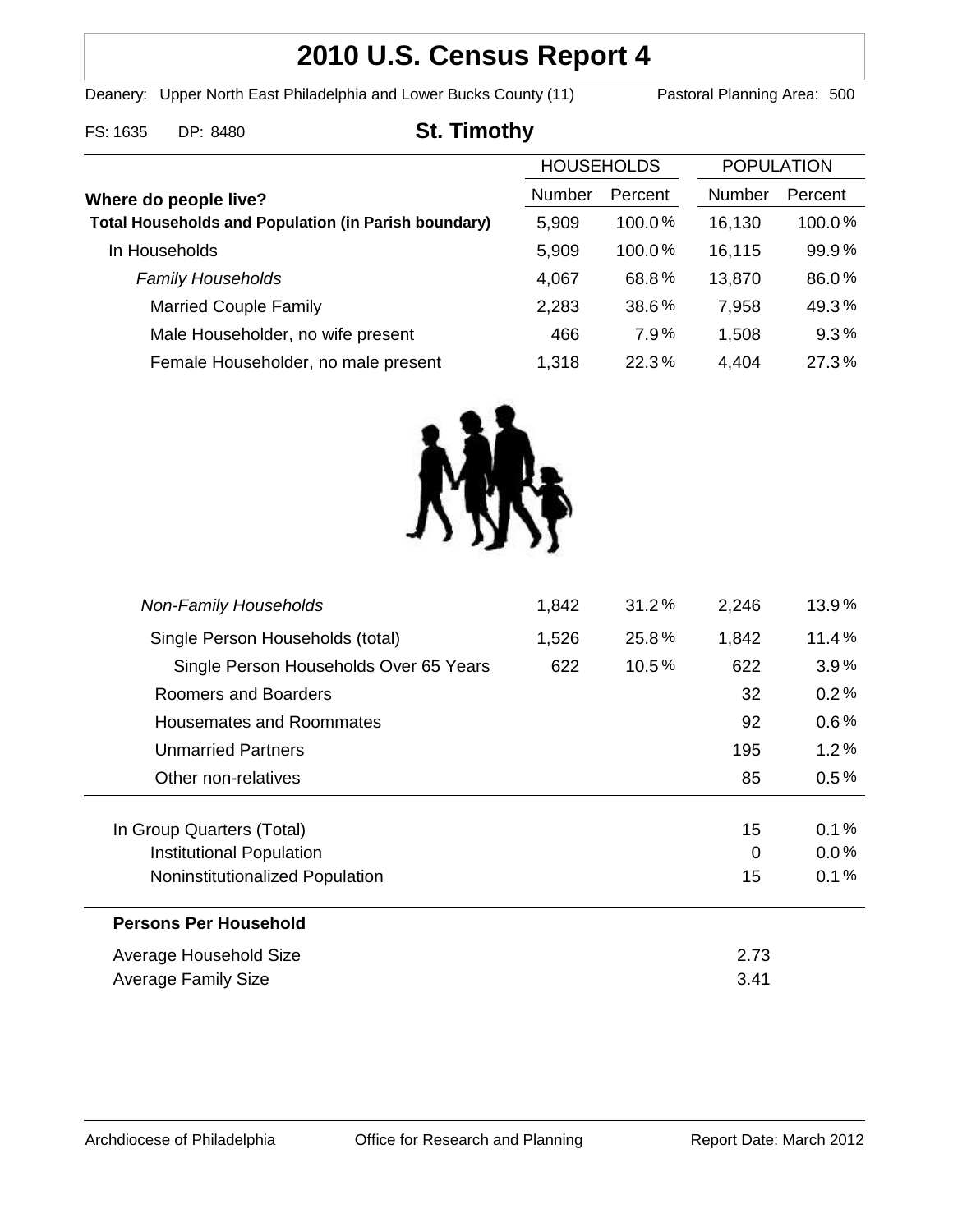# **2010 U.S. Census Report 4**

Deanery: Upper North East Philadelphia and Lower Bucks County (11) Pastoral Planning Area: 500

FS: 1635 DP: 8480 **St. Timothy**

|                                                      |                  | <b>POPULATION</b> |  |
|------------------------------------------------------|------------------|-------------------|--|
| Where do Children - Under Age 18 Live?               | Number           | Percent           |  |
| Total Children - Under Age 18 (in Parish boundary)   | 4,382            | 100.0%            |  |
| In Households                                        | 4,382            | 100.0%            |  |
| Householder or spouse is under 18                    | 4                | 0.1%              |  |
| With Related:                                        |                  |                   |  |
| Married-Couple Family                                | 2,036            | 46.5%             |  |
| Male Householder, No Wife Present                    | 366              | 8.3%              |  |
| Female Householder, No Husband Present               | 1,415            | 32.3%             |  |
| <b>Other Related Householder</b>                     | 140              | 3.2%              |  |
| <b>With Non-Relatives</b>                            | 57               | 1.3%              |  |
| <b>Grandparent Householder</b>                       | 364              | 8.3%              |  |
| In Group Quarters                                    | 0                | 0.0%              |  |
| Institutionalized population                         | 0                | 0.0%              |  |
| Noninstitutionalized population                      | $\boldsymbol{0}$ | 0.0%              |  |
| Where do Adults - Age 65 and Older - Live?           |                  |                   |  |
| Total Adults - Age 65 and Older (in Parish boundary) | 1,853            | 100.0%            |  |
| In Households                                        | 1,846            | 99.6%             |  |
| Family Households:                                   | 1,157            | 62.4%             |  |
| Is Householder or Spouse                             | 941              | 50.8%             |  |
| With Other Relative Householder                      | 50               | 2.7%              |  |
| With Non-Related Householder                         | 8                | 0.4%              |  |
| is Parent                                            | 136              | 7.3%              |  |
| is Parent-in-Law                                     | 22               | 1.2%              |  |
| In Non-family Households:                            | 689              | 37.2%             |  |
| Male Living Alone                                    | 183              | $9.9\%$           |  |
| Male not Living Alone                                | 13               | 0.7%              |  |
| Female Living Alone                                  | 439              | 23.7%             |  |
| Female not Living Alone                              | 16               | 0.9%              |  |
| Other                                                | 38               | 2.0%              |  |
| In Group Quarters                                    | 8                | 0.4%              |  |
| Institutionalized population                         | 0                | 0.0%              |  |
| Noninstitutionalized population                      | 8                | 0.4%              |  |
| Housing Units in the Parish boundary                 |                  |                   |  |
| <b>Total Housing Units</b>                           | 6,258            | 100.0%            |  |
| Occupied                                             | 5,909            | 94.4%             |  |
| Owner-Occupied                                       | 4,314            | 68.9%             |  |
| Renter-Occupied                                      | 1,595            | 25.5%             |  |
| Vacant                                               | 349              | 5.6%              |  |

Archdiocese of Philadelphia **Office for Research and Planning** Report Date: March 2012